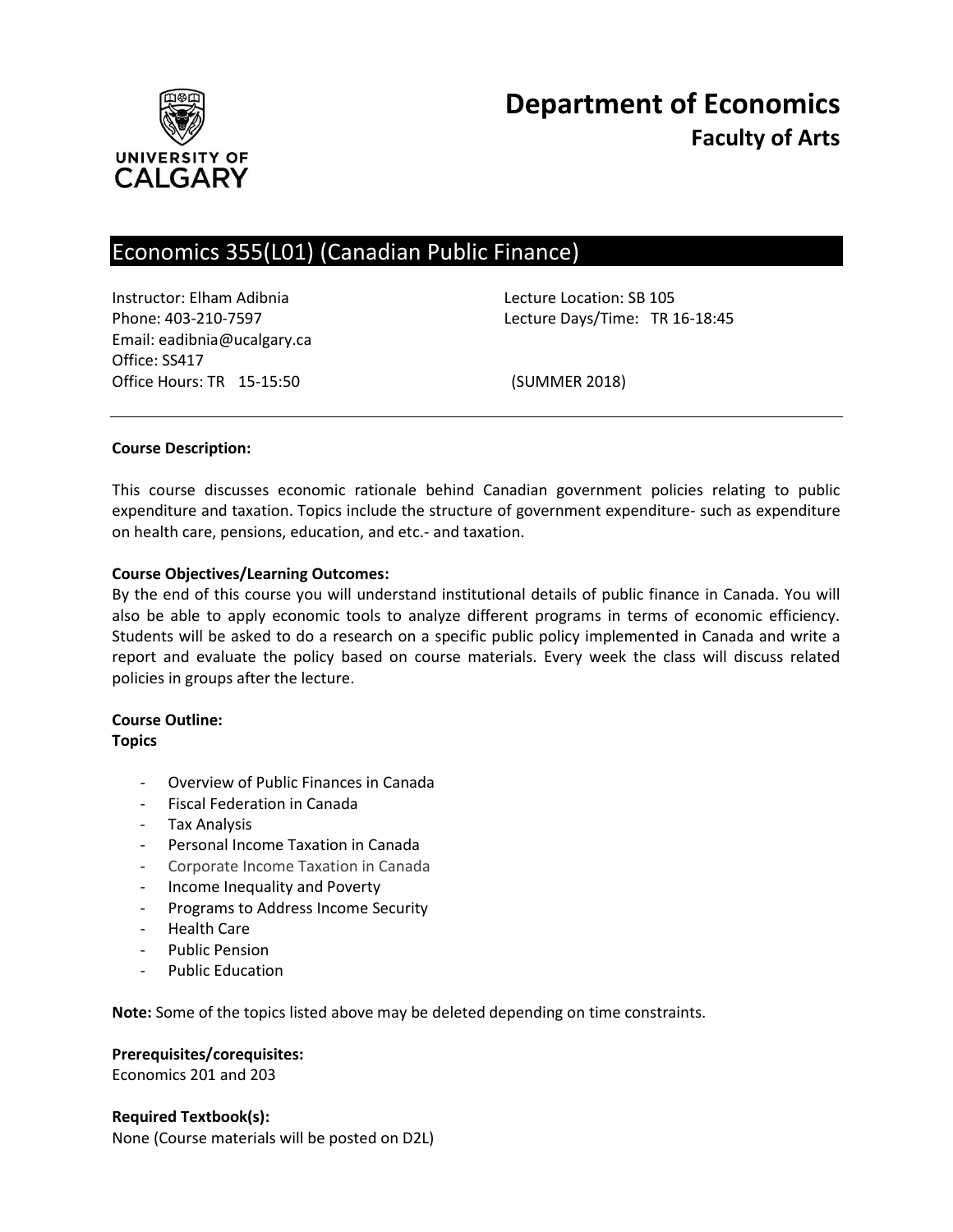#### **Recommended Textbook(s):**

H. Rosen, J.-F. Wen, T. Snoddon, Public Finance in Canada, McGraw-Hill Ryerson, 2012, 4th Canadian Edition

#### **Books on Reserve:**

None

#### **Desire2Learn:**

This course will make use of the Desire2Learn (D2L) platform. Students who are registered in the course can log on a[t http://d2l.ucalgary.ca](http://d2l.ucalgary.ca/) through their student centre. Please note that D2L features a class e-mail list that may be used to distribute course-related information. These e-mails go to your University of Calgary e-mail addresses only.

#### **Grade Determination and Final Examination Details:**

| Class participation and class discussion | 20%  |
|------------------------------------------|------|
| Assignment (July 10 due date July 17)    | 10%  |
| Midterm (July 24)                        | 30%  |
| Final                                    | 40%  |
| Total                                    | 100% |

*Grading Scale*

| A+ | $95 - 100$ | B     | $73 - 76$ | $C-$ | $60 - 62$ |
|----|------------|-------|-----------|------|-----------|
| А  | $85 - 94$  | $B -$ | $70 - 72$ | D+   | $56 - 59$ |
| А- | $80 - 84$  | $C+$  | $67 - 69$ |      | $50 - 55$ |
| B+ | $77 - 79$  |       | $63 - 66$ |      | $0 - 49$  |

A passing grade on any particular component of the course is not required for a student to pass the course as a whole.

As per the Writing Across the Curriculum Statement in the Calendar, writing and grading thereof will be a factor in the evaluation of student work.

Any student work which remains undistributed after the last day of classes will be available to students through the instructor's office during his office hours.

The final examination will be comprehensive, scheduled by the Registrar, held in a classroom, and last 2 hours. If a student cannot write their final exam on the date assigned by the Registrar's Office, they need to apply for a deferred exam [www.ucalgary.ca/registrar/exams/deferred\\_final.](http://www.ucalgary.ca/registrar/exams/deferred_final) Under no circumstance will this be accommodated by the Department.

Tests and exams will not involve multiple choice questions. Non-programmable calculators WILL NOT be allowed during the writing of tests or final examinations.

THERE WILL BE NO MAKEUP OR DEFERRED QUIZZES/TESTS/EXAMS under any circumstances, nor may the quizzes/tests/exams be written early. Students unable to write the quizzes/tests/exams because of documented illness, family emergency, religious observance, or university-sanctioned event will have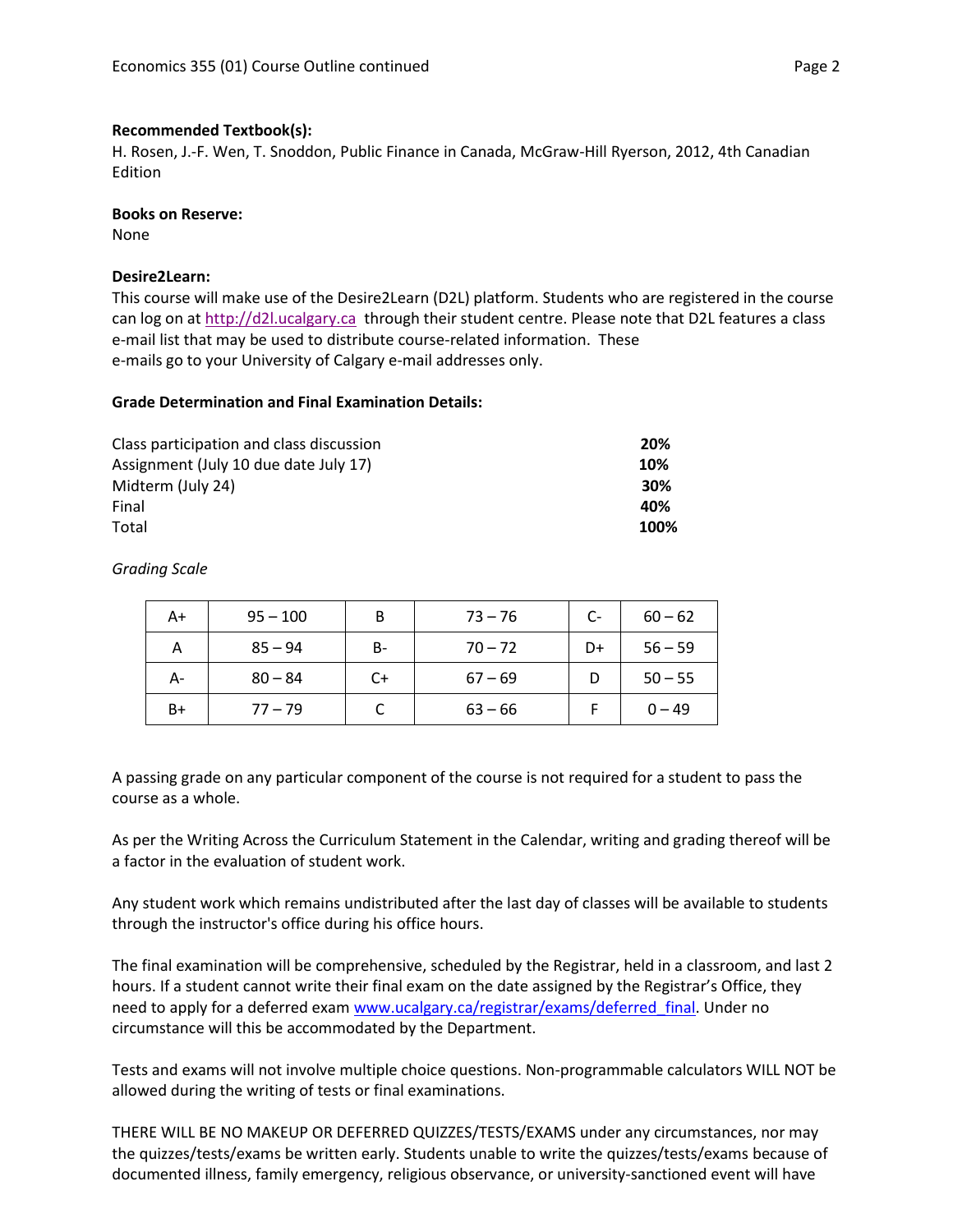the weight shifted to the final examination; otherwise a grade of zero will be assigned.

## **Reappraisal of Grades and Intellectual Honesty:**

*For reappraisal of graded term work, see Calendar I.2* <http://www.ucalgary.ca/pubs/calendar/current/i-2.html>

*For reappraisal of final grade, see Calendar I.3* <http://www.ucalgary.ca/pubs/calendar/current/i-3.html>

*Statement of Intellectual Dishonesty, see Calendar K.4* <http://www.ucalgary.ca/pubs/calendar/current/k-4.html>

*Plagiarism and Other Academic Misconduct, , see Calendar K.5* <http://www.ucalgary.ca/pubs/calendar/current/k-5.html>

## **Academic Accommodations:**

The student accommodation policy can be found at: [ucalgary.ca/access/accommodations/policy](http://www.ucalgary.ca/access/accommodations/policy).

Students needing an accommodation because of a disability or medical condition should communicate this need to Student Accessibility Services in accordance with the Procedure for Accommodations for Students with Disabilities [ucalgary.ca/policies/files/policies/student-accommodation-policy.](http://www.ucalgary.ca/policies/files/policies/student-accommodation-policy.pdf)

Students needing an Accommodation based on a Protected Ground other than disability should communicate this need, preferably in writing, to the course instructor.

#### **Important Dates:**

Please check:<http://www.ucalgary.ca/pubs/calendar/current/academic-schedule.html>

#### **Student Organizations:**

Faculty of Arts Students' Association (F.A.S.A.): Economics Department Representative Office: SS 803, E-mail: [econrep@fasaucalgary.ca](mailto:econrep@fasaucalgary.ca) and Web[: www.fasaucalgary.ca.](http://www.fasaucalgary.ca/)

Society of Undergraduates in Economics: [https://www.ucalgarysue.com/.](https://www.ucalgarysue.com/)

Society of Undergraduates in Economics is a student run organization whose main purpose is to assist undergraduate economics students to succeed both academically and socially at the University of Calgary. Services include access to the exam bank, career events such as Industry Night and information sessions, mentorship programs, and social events for members. They invite you to join by contacting SUE at societyofundergradsineconomics@gmail.com.

#### **Faculty of Arts Program Advising and Student Information Resources:**

 Have a question, but not sure where to start? The Arts Students' Centre is your information resource for everything in Arts! Drop in at SS102, call them at 403-220-3580 or email them at [artsads@ucalgary.ca.](mailto:artsads@ucalgary.ca) You can also visit the Faculty of Arts website at <http://arts.ucalgary.ca/undergraduate> which has detailed information on common academic concerns, including program planning and advice.